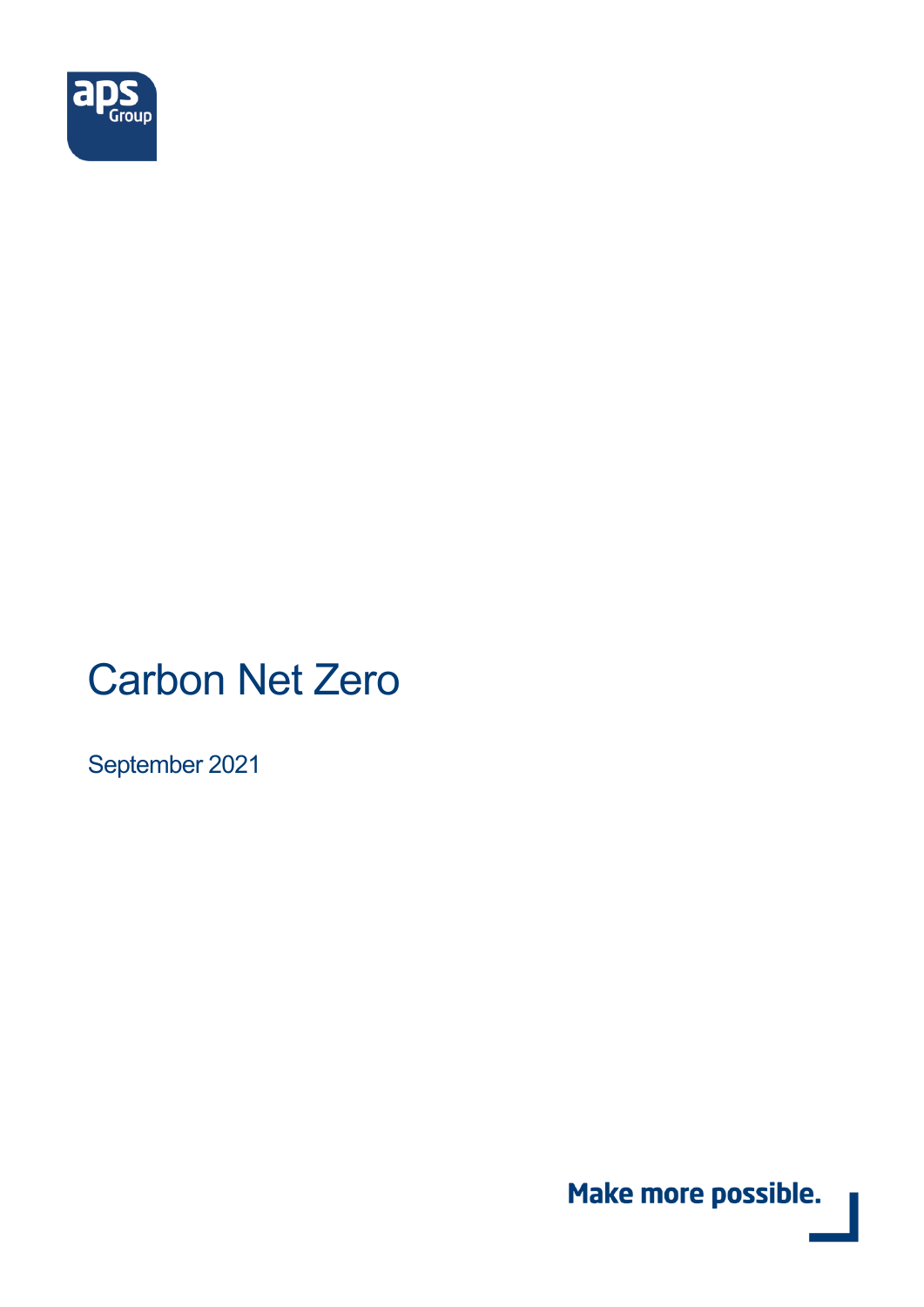## **Table of Contents**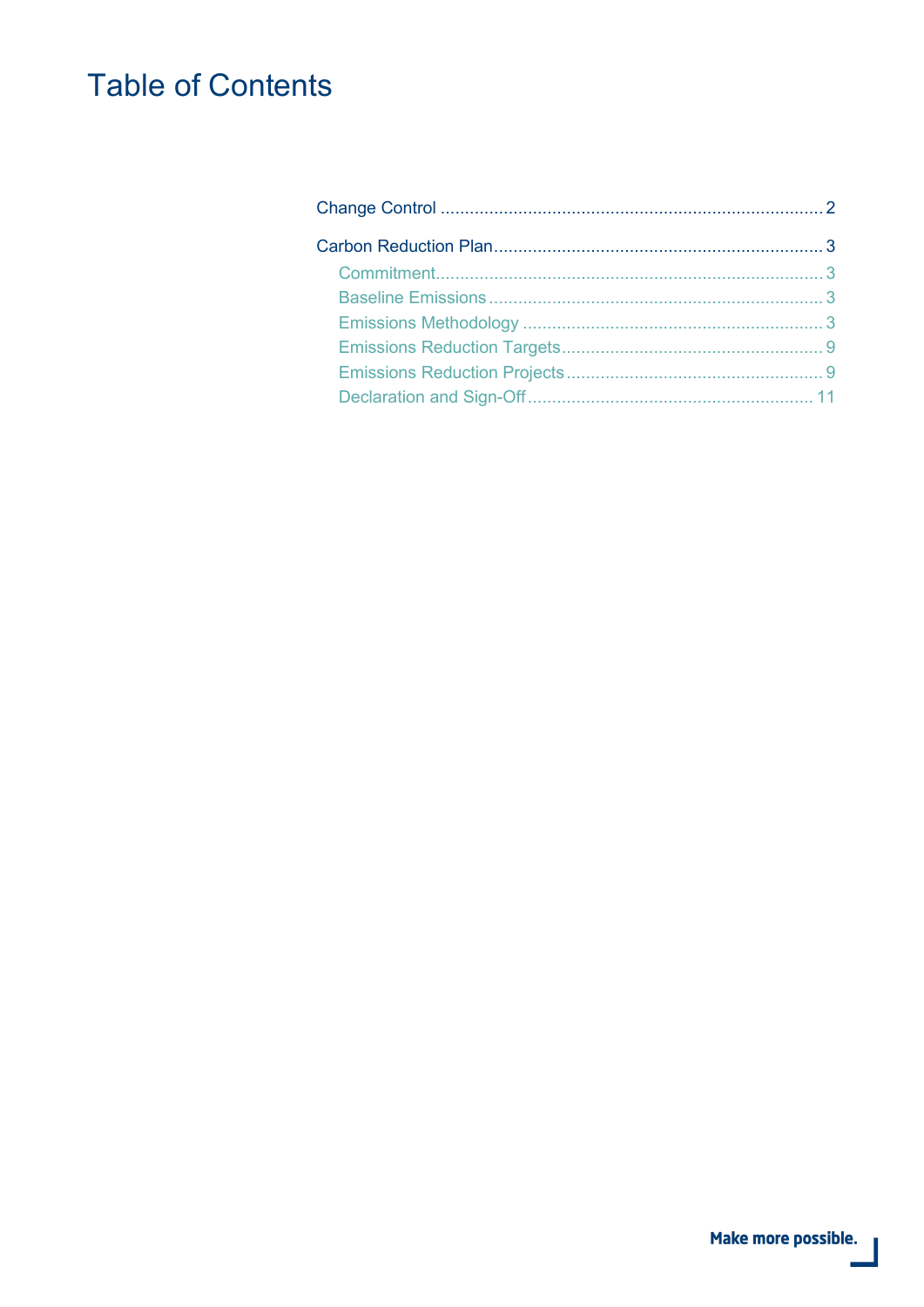# <span id="page-2-0"></span>Change Control

| <b>Version</b> | <b>Date</b>               | <b>Change</b>                                                                                                                                                                                  |
|----------------|---------------------------|------------------------------------------------------------------------------------------------------------------------------------------------------------------------------------------------|
| 1.0            | 29/09/2021   First issue. |                                                                                                                                                                                                |
| 1.1            | 15/11/2021                | Emissions improvement project two completed: employee commuting<br>survey completed, emissions data re-baselined for 2020/21.<br>Improvement project two removed and reference numbers re-set. |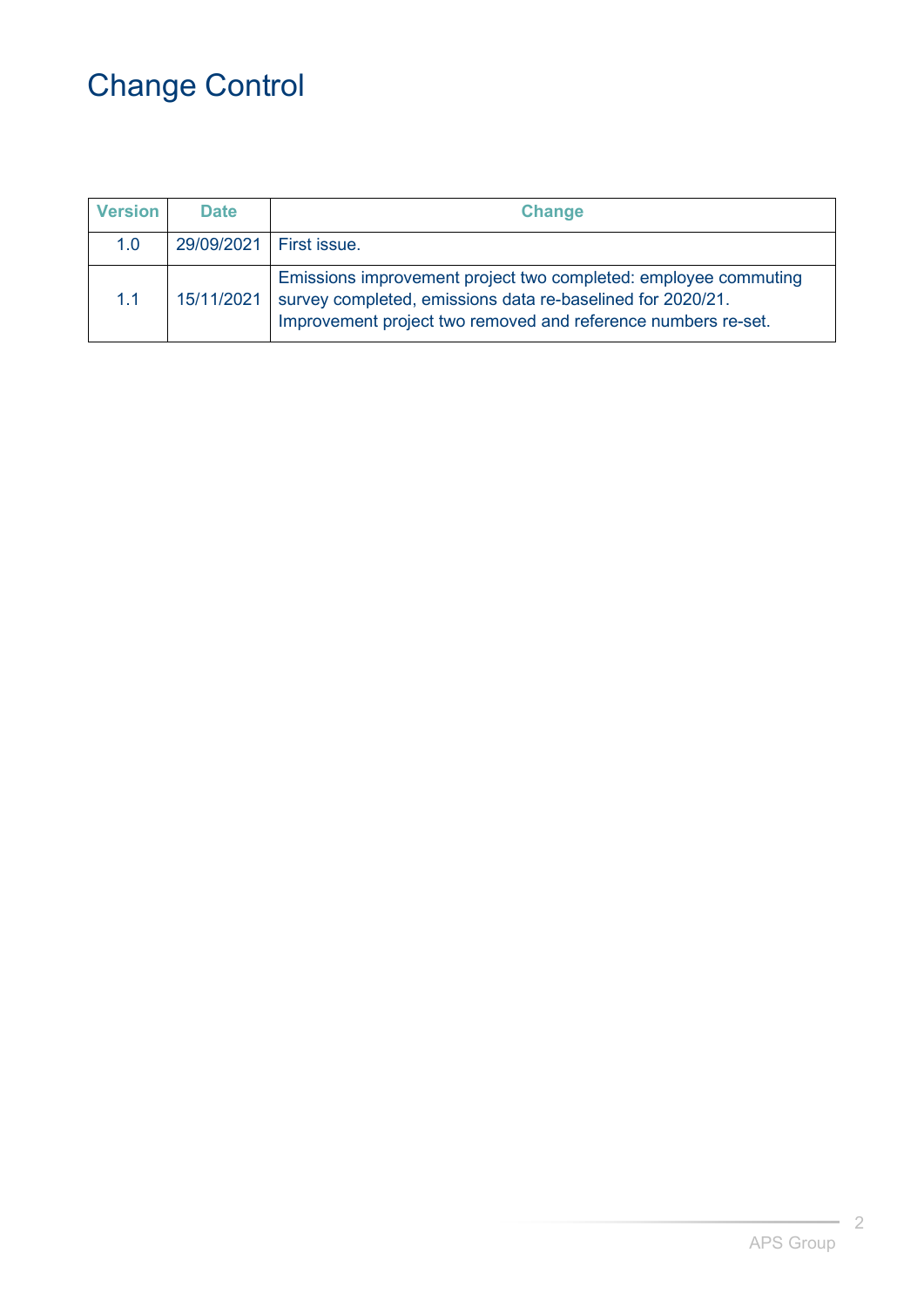### <span id="page-3-0"></span>Carbon Reduction Plan

#### <span id="page-3-1"></span>**Commitment**

Our aim is to ensure that our continued growth as leaders in our field is realised through sustainable and environmentally responsible practice. APS Group is, therefore, committed to achieving net zero carbon emissions by 2040. This plan covers locations in the UK for which Allied Publicity Services (Manchester) Ltd and APS Group Scotland Ltd have operational control, comprising the below locations:

- Bird Hall Lane Head Office and Main Production Site, Cheadle
- **Orion Business Park Unit C and Unit D, Cheadle**
- APS Group Secured Solutions, Preston Brook
- **APS Group, Grange Business Park, Leicester**
- **Baker's Yard, London**
- **Tennant Street, Edinburgh**
- **Jane Street, Edinburgh**

#### <span id="page-3-2"></span>Baseline Emissions

Baseline emissions are a record of the greenhouse gases that have been produced in the past and were produced prior to the introduction of any strategies to reduce emissions. The baseline emissions are the reference point against which emissions reduction can be measured.

| <b>Baseline Year</b>                                         | 2020/21       |
|--------------------------------------------------------------|---------------|
| <b>Emissions</b>                                             | kgCO2-e       |
| Scope 1                                                      | 427,056.03    |
| Scope 2: Location Based                                      | 713,174.66    |
| Scope 2: Market Based                                        | 0             |
| Scope $31$                                                   | 13,693,364.10 |
| <b>Total Emissions (inclusive of Scope 2 Location Based)</b> | 14,833,594.80 |

#### <span id="page-3-3"></span>Emissions Methodology

The below table details how our emissions figures are calculated, including assumptions that have been made where uncertainties exist.

<span id="page-3-4"></span><sup>1</sup> This scope consists of the following sub-scopes: Upstream Transportation and Distribution; Waste Generated in Operations; Business Travel; Employee Commuting; Downstream Transportation and Distribution.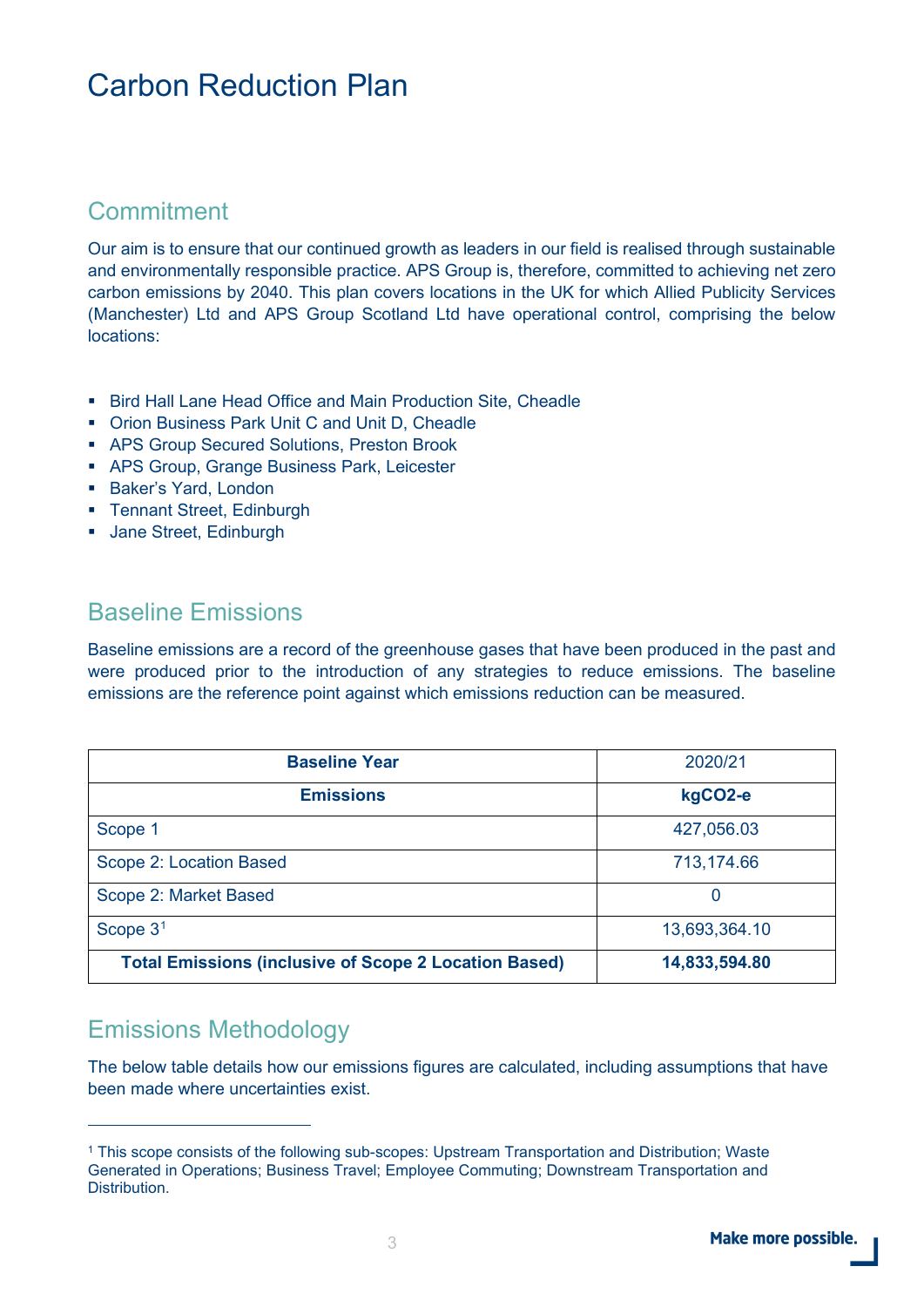| <b>Scope</b>   | <b>Sub-Item</b>                                    | <b>Data Sources</b>                                                                                                                                                                                                                                                                                                            | <b>Calculation</b>                                                                                                                                                                                                                                                        | <b>Notes</b>                                                                                                                                                                                                                                                                  |
|----------------|----------------------------------------------------|--------------------------------------------------------------------------------------------------------------------------------------------------------------------------------------------------------------------------------------------------------------------------------------------------------------------------------|---------------------------------------------------------------------------------------------------------------------------------------------------------------------------------------------------------------------------------------------------------------------------|-------------------------------------------------------------------------------------------------------------------------------------------------------------------------------------------------------------------------------------------------------------------------------|
| $\mathbf 1$    | Natural gas consumption                            | Kilowatt hour (kWh) usage of<br>heating gas, collected by half-<br>hourly metering where possible<br>or through monthly bills.                                                                                                                                                                                                 | kWh x DEFRA conversion<br>factor for KgCO2-e in the<br>reporting year.                                                                                                                                                                                                    | Reported as a single figure for<br>gas usage across the APS<br>estate.                                                                                                                                                                                                        |
|                | Refrigerant gas leakage                            | Bi-annual inspections to air<br>conditioning units on the APS<br>estate,<br>specifically<br>where<br>leakage has been identified and<br>the 're-charge' volume required.                                                                                                                                                       | Kilograms of gas 'recharged' x<br><b>DEFRA</b><br>global<br>warming<br>potential factor for the reporting<br>year.                                                                                                                                                        | There are three types of 'F-Gas'<br>used in APS' air conditioning<br>units: HFC R410A, HFC R407C<br>and HCFC R22. F-Gas leakage<br>is reported as a single figure for<br>all three types of gas.                                                                              |
|                | <b>Transport fuel consumption</b>                  | Usage data from fuel cards<br>showing litres of diesel, petrol,<br>and liquefied petroleum gas<br>(LPG)<br>consumed<br>the<br>by<br>transport and facilities teams.                                                                                                                                                            | Litres of fuel drawn x DEFRA<br>conversion factor for KgCO2-e<br>in the reporting year.                                                                                                                                                                                   | Reported as a single figure for<br>fuel consumption.                                                                                                                                                                                                                          |
| $\overline{2}$ | <b>Purchased electricity</b>                       | Kilowatt hour (kWh) usage of<br>electricity, collected by half-<br>hourly metering where possible<br>or through monthly bills.                                                                                                                                                                                                 | kWh x DEFRA conversion<br>factor for KgCO2-e in the<br>reporting year.                                                                                                                                                                                                    | 100%<br><b>APS</b><br>purchases<br><b>of</b><br>from<br>electricity<br>renewable<br>sources supported by REGOs,<br>consequently our market-based<br>figure for Scope 2 emissions is<br>set at zero.                                                                           |
| 3              | <b>Upstream Transportation</b><br>and Distribution | of purchase<br><b>Record</b><br>orders<br>raised in the reporting year,<br>filtered to exclude the Travel,<br>Electricity, and Gas item codes,<br>and to include only deliveries<br>where the purchase order has<br>raised<br>against Allied<br>been<br><b>Publicity Services (Manchester)</b><br>Ltd. Travel and/or emissions | <b>Kilometres</b><br><b>DEFRA</b><br>$\mathbf{x}$<br>conversion factor for KgCO2-e<br>for delivery vehicle used as<br>'average laden'. Where the<br>delivery vehicle is not known<br>(i.e. artic or rigid, and weight<br>class) the 'all HGVs' factor is<br>used instead. | This data is currently being<br>compiled and will be added to<br>this report as more responses<br>are received from our suppliers.<br>We have raised an objective<br>(project $#1$ ) to cover this gap in<br>our data, and therefore we will<br>continue to review and update |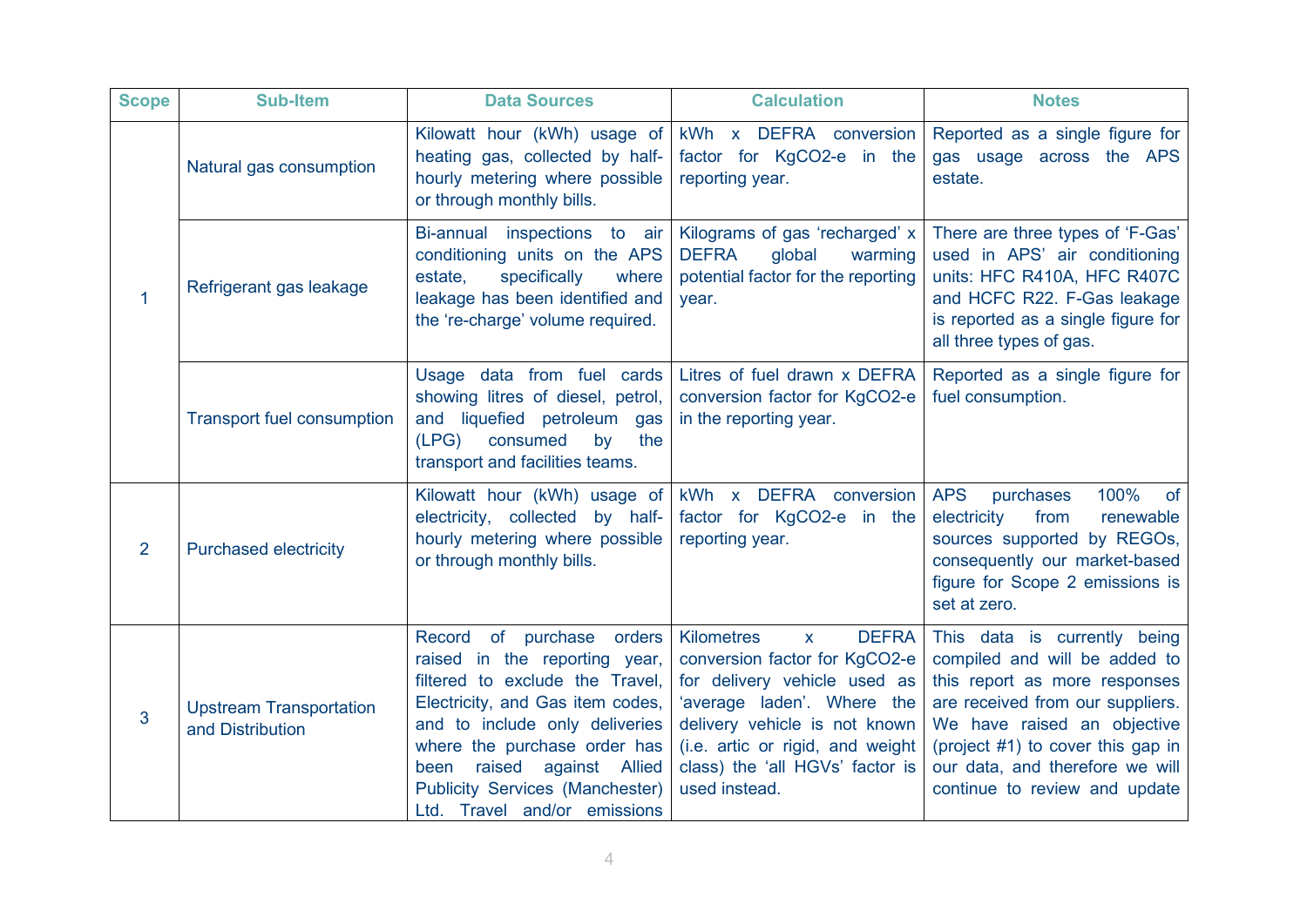| <b>Scope</b> | <b>Sub-Item</b>                                | <b>Data Sources</b>                                                                                                                                                                                                                                                                                  | <b>Calculation</b>                                                                                                                                                                                                                                                                                                                         | <b>Notes</b>                                                                                                                                                                                                                                                                                                                                                                              |
|--------------|------------------------------------------------|------------------------------------------------------------------------------------------------------------------------------------------------------------------------------------------------------------------------------------------------------------------------------------------------------|--------------------------------------------------------------------------------------------------------------------------------------------------------------------------------------------------------------------------------------------------------------------------------------------------------------------------------------------|-------------------------------------------------------------------------------------------------------------------------------------------------------------------------------------------------------------------------------------------------------------------------------------------------------------------------------------------------------------------------------------------|
|              |                                                | data then provided by the<br>suppliers.                                                                                                                                                                                                                                                              |                                                                                                                                                                                                                                                                                                                                            | this document as we improve the<br>quality of our data capture.                                                                                                                                                                                                                                                                                                                           |
|              | <b>Waste Generated in</b><br><b>Operations</b> | obtained<br>Data<br>waste<br>from<br>transfer notes and weight reports<br>provided<br>by<br>waste<br>our<br>providers,<br>management<br>including the total volume of<br>waste collected and the 'end-of-<br>life' process.                                                                          | Tonnes of waste collected by<br>type and end-of-life process x<br>DEFRA conversion factor for<br>KgCO2-e in the reporting year.                                                                                                                                                                                                            | There are five possible end-of-<br>life routes for waste produced by<br>APS:<br>Recycled,<br>Reused,<br>Treated, Refuse-Derived Fuel,<br>and Landfill. Waste generated is<br>reported as a single figure.                                                                                                                                                                                 |
|              |                                                | Data obtained from: HR record of<br>business mileage claimed, by<br>vehicle type; KgCO2-e data<br>supplied by main travel provider<br>air,<br>rail,<br>for<br>and<br>hotel<br>accommodation;<br>purchase<br>orders raised detailing start/end<br>points of road, taxi, rail, air, and<br>sea travel. | Total miles<br>(or kilometres<br>where required) per mode of<br>transport x DEFRA conversion<br>factor for KgCO2-e in the<br>reporting year. In the interests<br>of disclosing the fullest extent of<br>our environmental impact we<br>include<br>chosen<br>to<br>have<br>radiative forcing in our air<br>travel, and account for this via | Purchase order data typically<br>includes only a start/end point of<br>travel, rather than the correct<br>number of<br>miles<br>travelled,<br>consequently<br>mileage<br>is<br>assumed as having taken the<br>most direct route between the<br>two points.                                                                                                                                |
|              | <b>Business Travel</b>                         |                                                                                                                                                                                                                                                                                                      | the DEFRA conversion factor.<br>Approximately 12% of the<br>emissions for this sub-scope<br>have been estimated. The<br>quantity has been determined<br>by taking the 'known' data line's<br>CO2-e output and spend and<br>using this to determine a CO2-<br>e value per GBP spend.                                                        | Approximately<br>12%<br>of<br>the<br>emissions associated with this<br>factor have been estimated<br>based on cost only, as certain<br>purchase orders are raised as a<br>cost and mode of transport only,<br>with no further information. APS<br>accepts that this is an imperfect<br>calculation, and we recognise<br>reduce and<br>the need<br>to<br>preferably avoid any estimations. |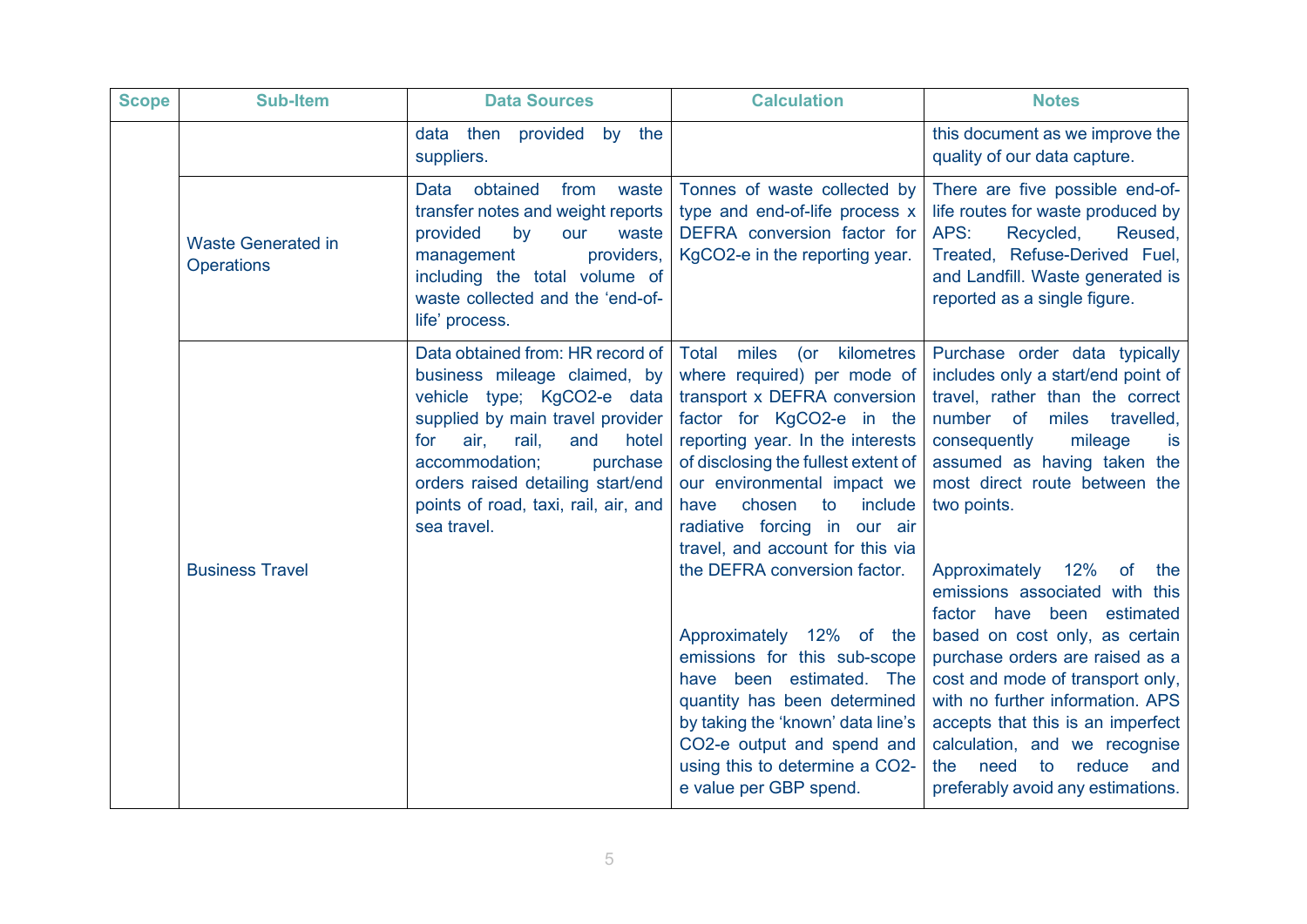| <b>Scope</b> | <b>Sub-Item</b>                                      | <b>Data Sources</b>                                                                                                                                                                                                                                                                                                                                                                                                                                                                   | <b>Calculation</b>                                                                                                                                    | <b>Notes</b>                                                                                                                                                                                                                                                                                                                                                                                                                                                                                                                                                   |
|--------------|------------------------------------------------------|---------------------------------------------------------------------------------------------------------------------------------------------------------------------------------------------------------------------------------------------------------------------------------------------------------------------------------------------------------------------------------------------------------------------------------------------------------------------------------------|-------------------------------------------------------------------------------------------------------------------------------------------------------|----------------------------------------------------------------------------------------------------------------------------------------------------------------------------------------------------------------------------------------------------------------------------------------------------------------------------------------------------------------------------------------------------------------------------------------------------------------------------------------------------------------------------------------------------------------|
|              |                                                      |                                                                                                                                                                                                                                                                                                                                                                                                                                                                                       |                                                                                                                                                       | An objective has been raised to<br>support this (project #1).                                                                                                                                                                                                                                                                                                                                                                                                                                                                                                  |
|              | <b>Employee Commuting</b>                            | Data obtained from individual<br>employee HR records detailing:<br>how many times per week they<br>travel to work; the mileage for the<br>trip to and from work ('round<br>trip'); and the most common<br>mode of transport.                                                                                                                                                                                                                                                          | miles<br>kilometres<br>Total<br>$($ or<br>where required) per mode of<br>transport x DEFRA conversion<br>factor for KgCO2-e in the<br>reporting year. | Reported as a single figure for<br>employee commuting for all APS<br>Group employees, irrespective of<br>which site they are based at.<br>Of 902 employees within the<br>scope of the assessment, 346<br>responded<br>the<br>to<br>survey,<br>conducted in October 2021; the<br>data assumes the responses to<br>representative<br>of<br>the<br>be<br>company as a whole.                                                                                                                                                                                      |
|              | <b>Downstream Transportation</b><br>and Distribution | Job specification details entered<br>onto APS' Operations Manager:<br>including width, height, GSM,<br>pages, and quantity. Where<br>stocking method is set to 'All to<br>stock' or 'Part to stock' then the<br>delivery CO2-e is set to zero and<br>calculated on call-off. For all<br>other jobs the CO2-e<br>is<br>calculated when job is completed<br>and moved to 'Invoiced' status<br>on Operations Manager. The<br>data is pulled through to APS'<br>Sustainability Dashboard. | (Delivery weight (kg) x Delivery<br>to KgCO2-e conversion factor)<br>+ Delivery base CO2-e factor.<br>Delivery factor: 0.01<br>Base factor: 35        | The figures used for delivery<br>KgCO2-e were determined by<br>tests<br>using<br>$\mathsf{a}$<br>range<br><b>of</b><br>representative print specification<br>variations, such as size, paper,<br>colours and quantity and carried<br>out on several different product<br>groups across various delivery<br>distances ranging from 10km to<br>150km and various modes of<br>transport from small van to HGV<br>using the DEFRA conversion<br>factors for KgCO2-e.<br>The tests revealed<br>common<br>denominators which could be<br>used to generate a delivery |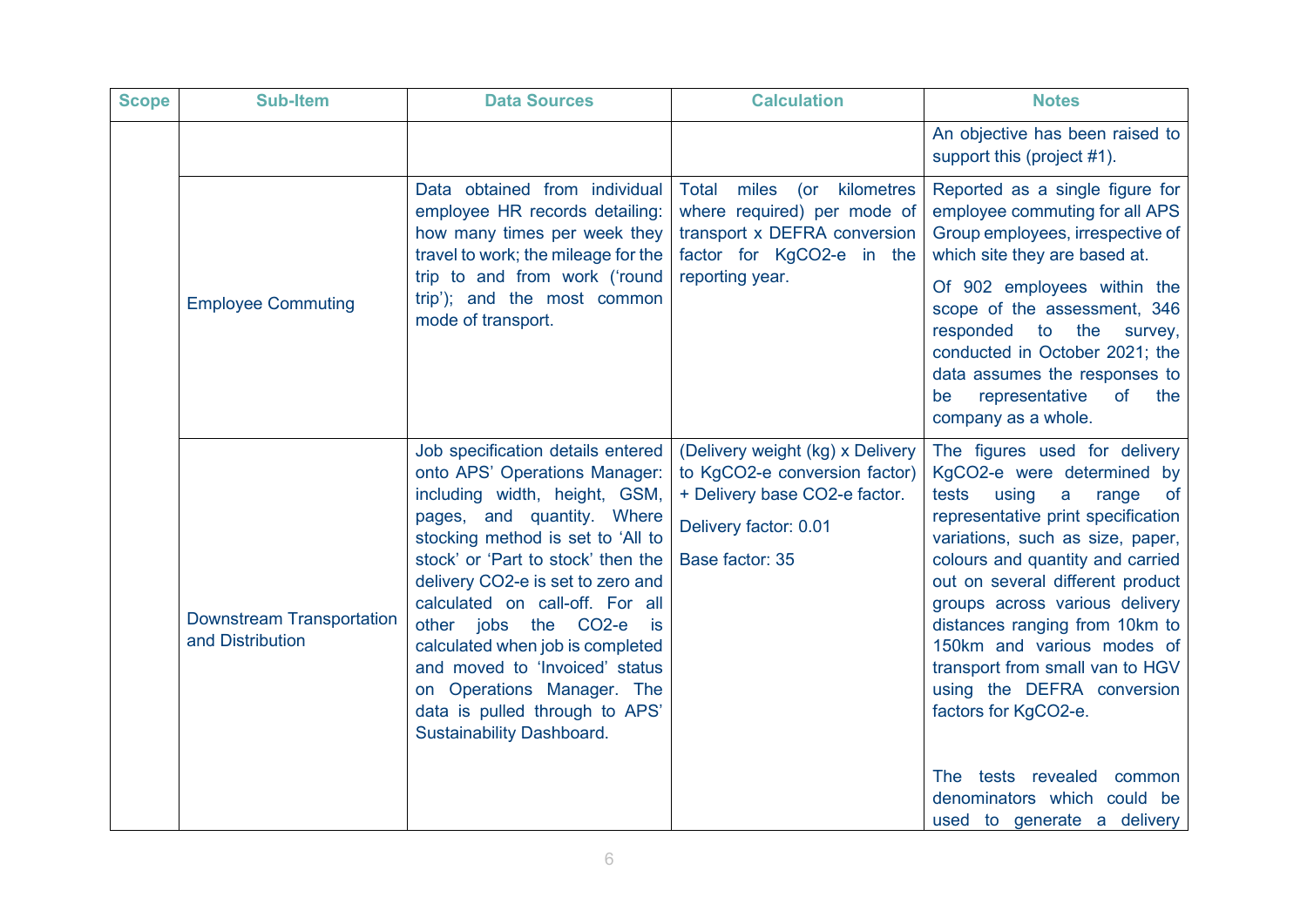| <b>Scope</b> | <b>Sub-Item</b> | <b>Data Sources</b> | <b>Calculation</b> | <b>Notes</b>                                                                                                                                                                                                                                                                                                                                                                                                                                                                                                                                                                                        |
|--------------|-----------------|---------------------|--------------------|-----------------------------------------------------------------------------------------------------------------------------------------------------------------------------------------------------------------------------------------------------------------------------------------------------------------------------------------------------------------------------------------------------------------------------------------------------------------------------------------------------------------------------------------------------------------------------------------------------|
|              |                 |                     |                    | carbon impact based on the<br>weight of the item as a 'ready-<br>reckoner', as the estimated<br>KgCO2-e fell within a tolerance<br>of +/- 20% of the actual KgCO2-<br>e. Consequently, in accordance<br>with the Precautionary Principle<br>of the 'Rio Declaration', we have<br>taken the decision to add 20% to<br>total<br>assessed<br>for<br>our<br>Transportation,<br><b>Downstream</b><br>thereby ensuring that we do not<br>under report.                                                                                                                                                    |
|              |                 |                     |                    | We assessed that the calculation<br>begins to fall out of<br>an<br>acceptable range where a<br>delivery exceeds 50 tonnes,<br>estimating a higher KgCO2-e<br>than would<br>be<br>calculated<br>manually,<br>however<br>are<br>comfortable with this as it will<br>result in over-reporting of our<br>carbon<br>emissions,<br>thereby<br>introducing<br>element<br>$\circ$ of<br>an<br>'carbon negative' offsetting. It is<br>for this same reason that we<br>have added an uplift of 20% to<br>the figure for delivery KgCO2-e,<br>representing the upper threshold<br>of the tolerated range which |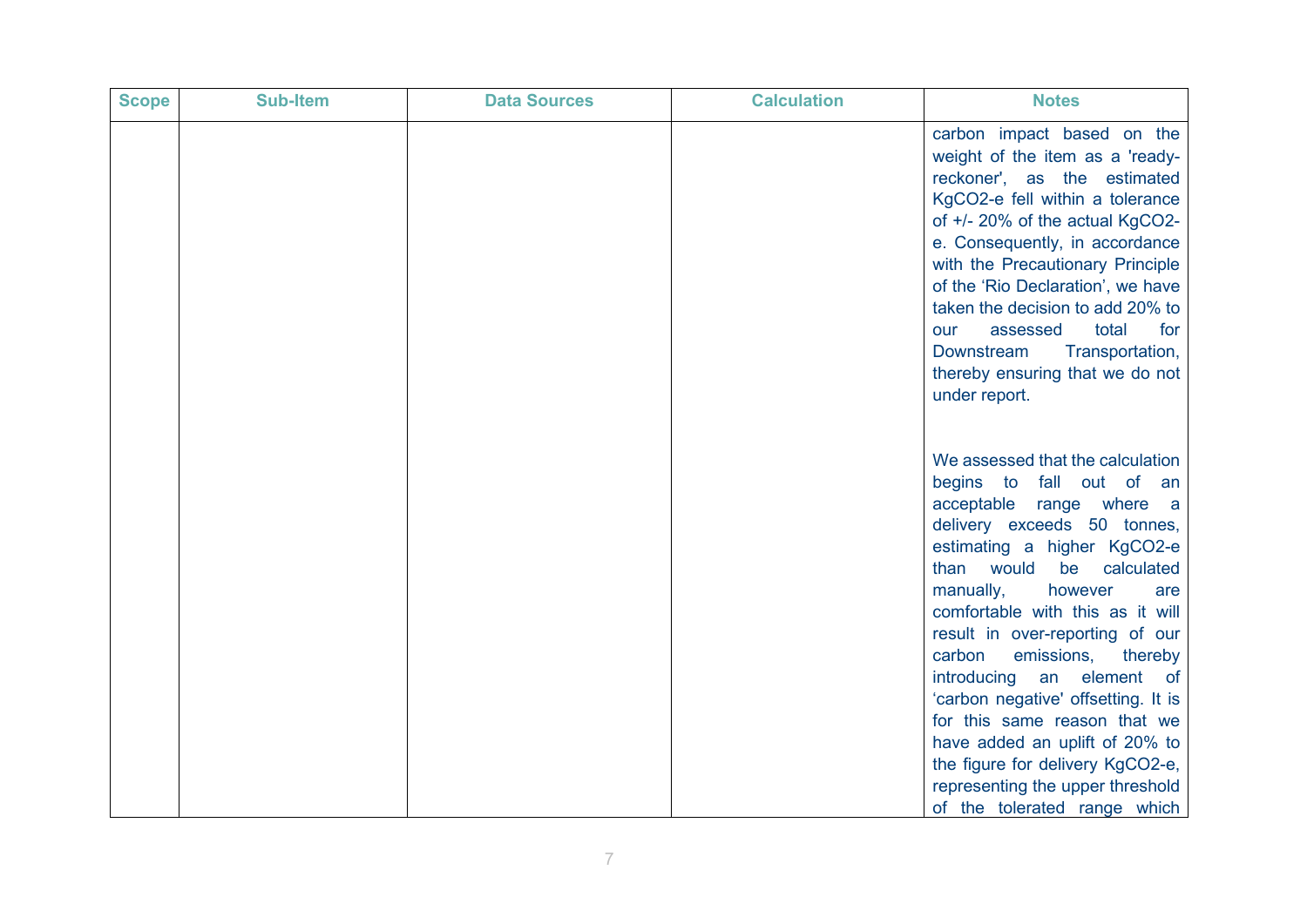| <b>Scope</b> | <b>Sub-Item</b> | <b>Data Sources</b> | <b>Calculation</b> | <b>Notes</b>                                                                                                                                                                                                                                                                        |
|--------------|-----------------|---------------------|--------------------|-------------------------------------------------------------------------------------------------------------------------------------------------------------------------------------------------------------------------------------------------------------------------------------|
|              |                 |                     |                    | ensures that APS<br>will<br>'over<br>report' as a minimum.                                                                                                                                                                                                                          |
|              |                 |                     |                    | We recognise that calculation of<br>delivery by weight of product is<br>imperfect method of<br>an<br>assessing carbon emissions,<br>and as such are reviewing how<br>best to collect the necessary<br>data to align our calculations fully<br>with the DEFRA conversion<br>factors. |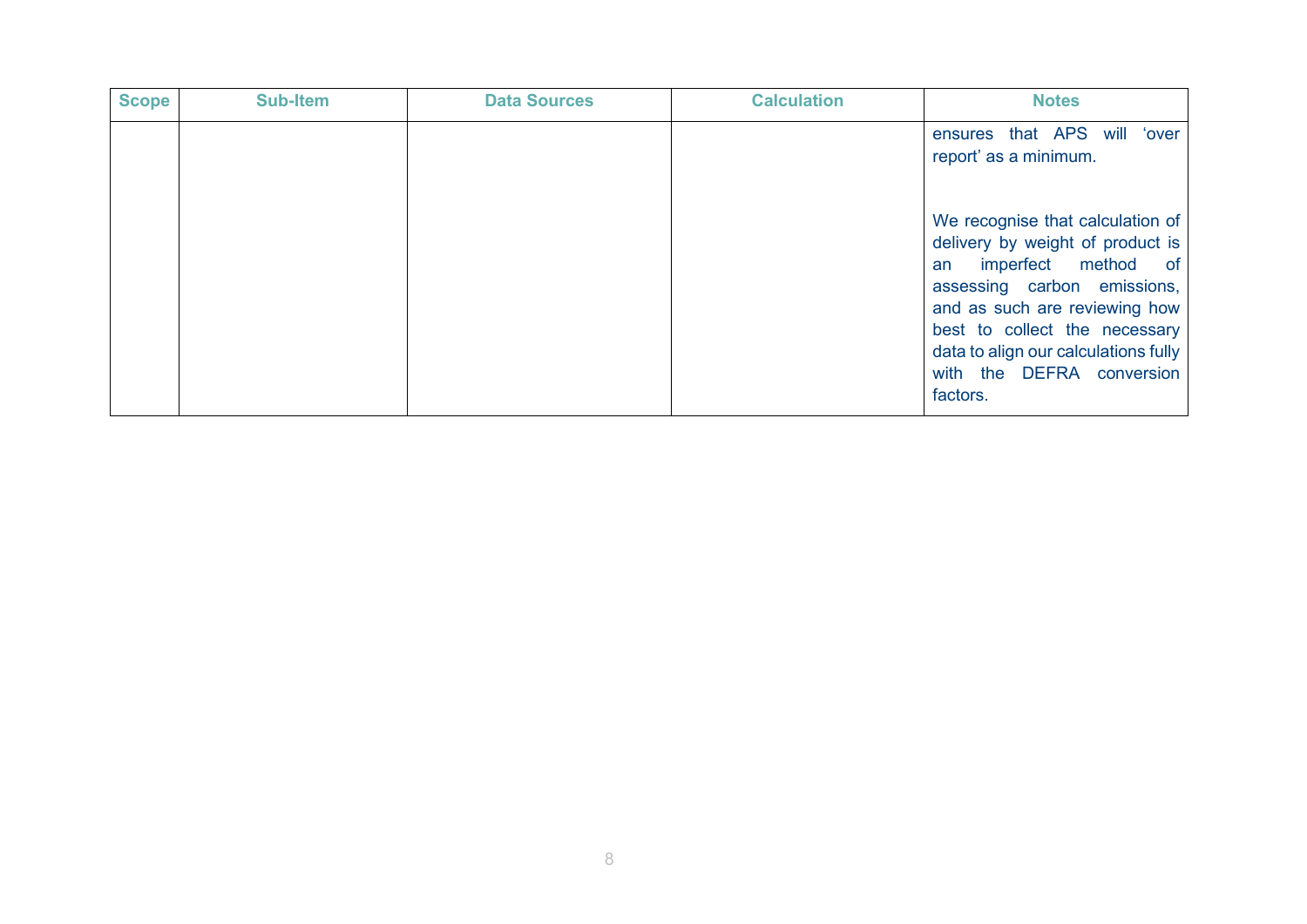#### <span id="page-9-0"></span>Emissions Reduction Targets

To continue our progress to achieving net zero we are targeting, as a minimum, a 5% fall in carbon emissions year-on-year to take us on a linear path to the financial year 2040/41.



As we continue to refine our data reporting, and as the impacts resulting from the projects described below become known, we will continue to update this chart showing actual performance against the original target.

#### <span id="page-9-1"></span>Emissions Reduction Projects

APS Group is committed to a programme of continual environmental performance in support of both our overall ambition of achieving carbon neutrality by 2040, and in accordance with the core principles of our ISO 14001: 2015 accreditation. Recognising these commitments, we are exploring the following improvement strategies:

| <b>Improvement</b>                     | <b>Detail</b>                                                                                                                                                                               |
|----------------------------------------|---------------------------------------------------------------------------------------------------------------------------------------------------------------------------------------------|
| Continue to refine<br>and improve data | Due to missing, or only partially available data in certain scope 3<br>items we have had to approximate elements of downstream<br>transportation/distribution, employee business travel and |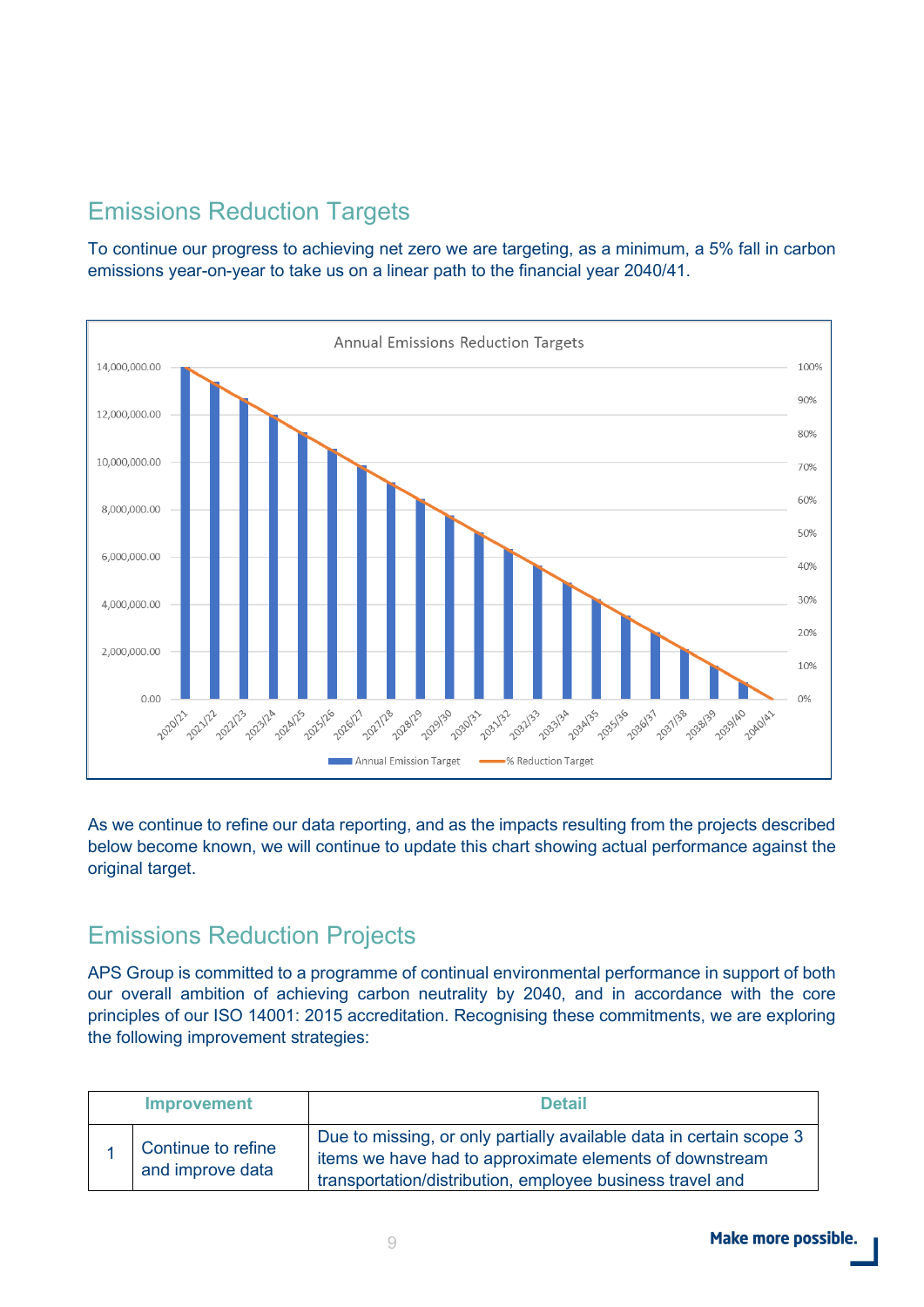|                | <b>Improvement</b>                                                                                                                          | <b>Detail</b>                                                                                                                                                                                                                                                                                                                                                                                                                                                                                                                                                                                                                                                                                                    |
|----------------|---------------------------------------------------------------------------------------------------------------------------------------------|------------------------------------------------------------------------------------------------------------------------------------------------------------------------------------------------------------------------------------------------------------------------------------------------------------------------------------------------------------------------------------------------------------------------------------------------------------------------------------------------------------------------------------------------------------------------------------------------------------------------------------------------------------------------------------------------------------------|
|                | capture of Scope 3<br>items.                                                                                                                | employee commuting, all of which have been detailed in the<br>'Emissions Methodology' table. APS Group will continue to refine<br>our data capture of scope 3 with the goal of eliminating the need<br>to sample or estimate emissions. We will achieve this through<br>the ongoing project to develop our Sustainability Dashboard and<br>seek assistance from third parties where necessary.                                                                                                                                                                                                                                                                                                                   |
| $\overline{2}$ | Obtain and calculate<br>the necessary data<br>to calculate waste<br>impacts from our<br>Edinburgh,<br>Leicester, and<br>Baker's Yard sites. | At this time we do not yet have the required waste data from<br>several waste management providers, however we are working<br>to close this gap. Once this data has been received and<br>validated, we will add this to the total Scope 3 baseline figure.                                                                                                                                                                                                                                                                                                                                                                                                                                                       |
| 3              | Have our reporting<br>data and<br>methodology verified<br>by an independent<br>third party.                                                 | We recognise that independent verification of our data capture,<br>calculation and reporting methodology will both support<br>Improvement Strategy #1 and will provide APS Group with<br>assurances that we are capturing the full terms of our reporting<br>obligation.                                                                                                                                                                                                                                                                                                                                                                                                                                         |
| 4              | Appointment of an<br><b>Energy Management</b><br>Team.                                                                                      | The business collects half-hourly gas and electricity data for most<br>of its sites, and within the last 12 months has engaged the services<br>of a single broker, who provides a reporting dashboard for<br>monitoring and analysing consumption. The business may benefit<br>from a formalised approach to periodically reviewing this data to<br>identify negative trends and take appropriate actions.                                                                                                                                                                                                                                                                                                       |
| 5              | <b>Exploration of</b><br><b>Building Energy</b><br>Management<br>Systems.                                                                   | Good<br>fundamental to<br>quality<br>data<br>improving<br>is<br>energy<br>management processes, and without this information it is difficult<br>to assess what initiatives should be pursued. We are exploring a<br>BEMS solution which will include digital air sensors; synchronous<br>burner control; electrical sub-metering for production equipment;<br>and ensuring all electricity and gas consumption within the APS<br>estate is reported half hourly. This information may be reported as<br>a separate BEMS module or could be configured to feed into the<br>existing half hourly consumption dashboard. We anticipate<br>savings in kWh gas and electricity consumption of between 25%<br>and 40%. |
| 6              | Continue to offer<br>hybrid working as a<br>business standard<br>where possible.                                                            | The business has offered hybrid working to all staff whose job<br>roles allow. Although this was initially implemented as part of the<br>COVID-19 response we intend to keep this in place where<br>possible.                                                                                                                                                                                                                                                                                                                                                                                                                                                                                                    |
| $\overline{7}$ | Introduce electrical<br>vehicle charging                                                                                                    | We have already installed EV points as part of the commissioning<br>of our new Preston Brook production site. We are proposing to                                                                                                                                                                                                                                                                                                                                                                                                                                                                                                                                                                                |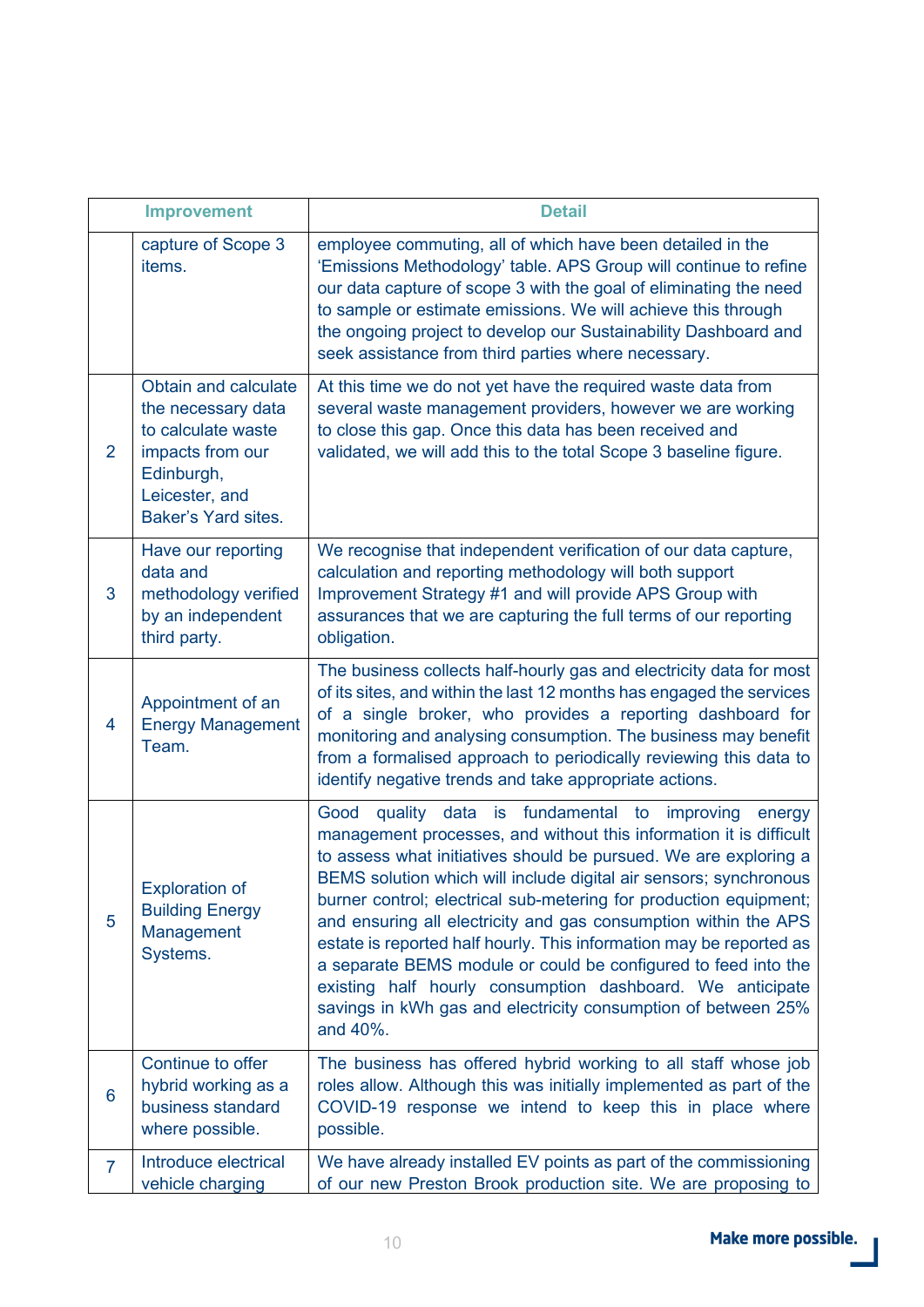|    | <b>Improvement</b>                                                                                                                                                             | <b>Detail</b>                                                                                                                                                                                                                                                                                                                                                                                                                                                |
|----|--------------------------------------------------------------------------------------------------------------------------------------------------------------------------------|--------------------------------------------------------------------------------------------------------------------------------------------------------------------------------------------------------------------------------------------------------------------------------------------------------------------------------------------------------------------------------------------------------------------------------------------------------------|
|    | points across our<br>main office and<br>production sites.                                                                                                                      | install EV points at our head office in Cheadle as a means of<br>incentivising our workforce to gradually replace their combustion<br>vehicles with hybrid/electrical.                                                                                                                                                                                                                                                                                       |
| 8  | <b>Continue and</b><br>complete the<br>replacement of the<br>lighting systems<br>across our sites with<br>LED lighting as a<br>minimum, and where<br>possible PIR<br>lighting. | Modern LED lighting offers significant energy savings over older<br>lamp types. It also gives staff a better quality of light and therefore<br>improves staff comfort conditions. Our sites already have LED<br>lights installed to varying degrees, replacing old technology of<br>sodium, halogen and T8/T12 Florescent. There is a rolling<br>program underway to replace all remaining lighting across the<br>APS estate.                                |
| 9  | Programme of<br>'energy efficiency'<br>training.                                                                                                                               | Awareness training can enable staff to appreciate and use the<br>energy of APS buildings more effectively. We are exploring the<br>use of energy efficiency training as a means of focussing staff<br>attention on energy efficient practices and of empowering them to<br>identify and feedback on potential improvements.                                                                                                                                  |
| 10 | <b>Explore Carbon</b><br>Offsetting projects.                                                                                                                                  | We recognise that, as a manufacturing business with an extensive<br>network of suppliers and multiple UK sites, it is unlikely that carbon<br>emissions will be fully removed without investment in carbon<br>offsetting projects. We are investigating partnerships with charities<br>and social enterprises that will allow us to offset a portion of our<br>carbon emissions in a verifiable way that delivers both<br>environmental and social benefits. |
| 11 | Introduce the full<br>suite of scope 3<br>items to our<br>reporting system                                                                                                     | As our carbon emissions strategy continues to evolve, we<br>recognise the need to go further than the requirements introduced<br>by both the Streamlined Energy and Carbon Reporting (SECR)<br>Regulations and PPN 06/21 to achieve true net zero carbon<br>emissions. We therefore propose to introduce carbon monitoring<br>across the remaining ten activities within the scope 3 framework<br>not already covered by this report.                        |

Progress against these objectives, and details any new schemes under discussion or planned, will be reported annually in APS Group's Carbon Reduction and Sustainability Report. A copy of the report will be publicly available on via the APS Group website.

#### <span id="page-11-0"></span>Declaration and Sign-Off

This Carbon Reduction Plan has been completed in accordance with PPN 06/21 and associated guidance and reporting standard for Carbon Reduction Plans.